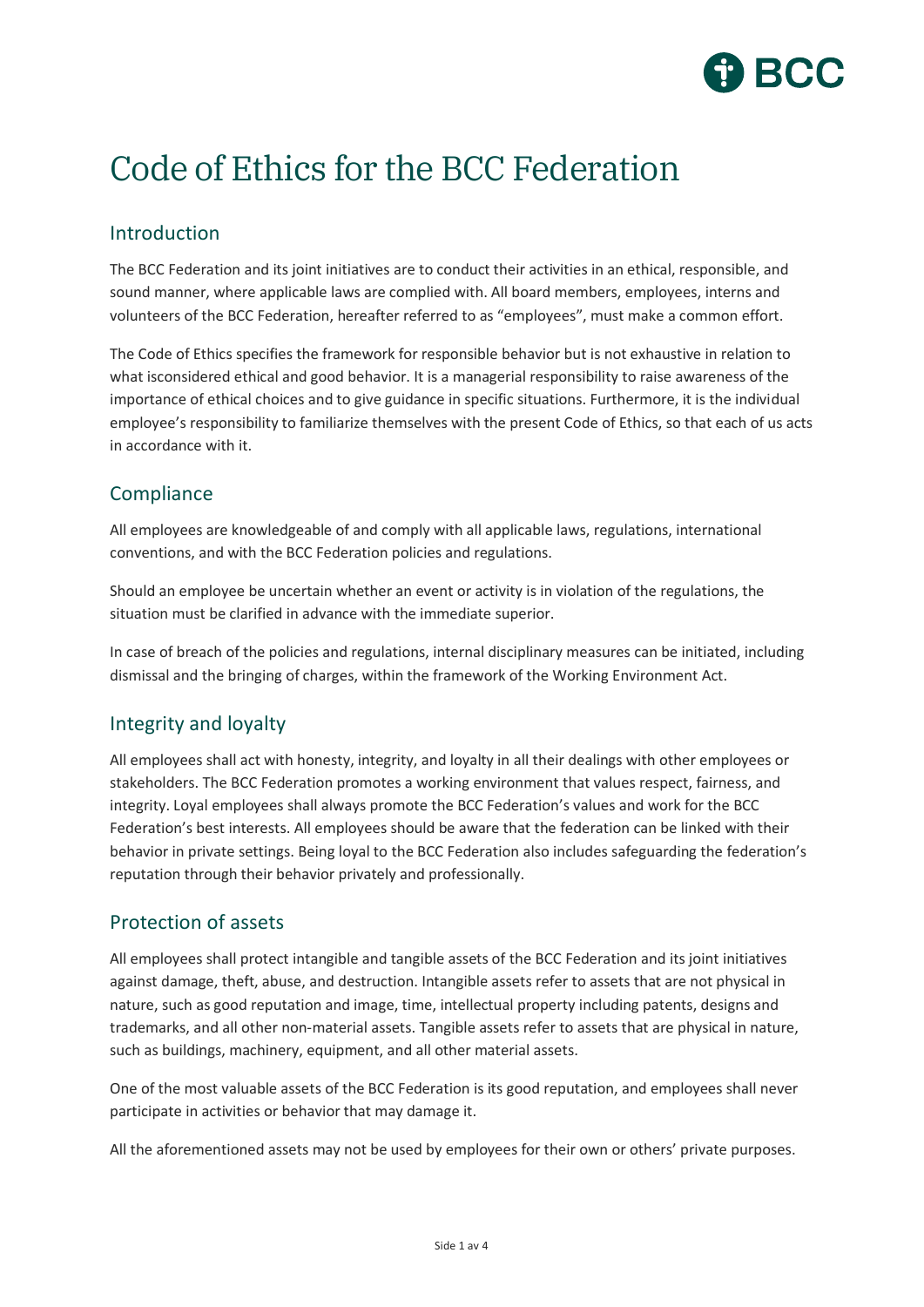

## Protection of the environment

The BCC Federation is committed to including environmental mindfulness into all its activities and stimulating environmental sustainability. All employees have a responsibility to protect the environment and comply with all applicable environmental laws during their operations.

## Confidentiality

Confidential information of any kind shall not be passed on to unauthorized persons, neither internally nor externally. Confidential information refers to all non-public information that might be harmful to the BCC Federation if disclosed. Every employee shall sign a Confidentiality agreement prior to their first day of work, which also includes a more detailed definition of confidential information.

In the case of a statutory duty to provide information, the responsible manager in the relevant area shall submit the information.

## Health and safety

Health, safety, security, and well-being at work is a crucial matter for the BCC Federation. In their daily activities, all employees must be aware of their personal responsibilities, being attentive to the prevention of accidents and harm to health.

## Anti-discrimination and anti-harassment

The BCC Federation supports a respectful and inclusive working environment which is free of harassment and discrimination, where each person is treated with courtesy, dignity, and respect, regardless of gender, marital status, sexual orientation, family circumstances, age, disability, nationality, ethnicity or political or religious beliefs.

#### Written agreement

All agreements must be concluded in writing and filed securely. This applies to all agreements of the BCC Federation with employees, suppliers, members, and other partners.

## Conflict of interest

Employees shall try to avoid situations of conflicts of interest, or of perception of conflicts of interest, and they shall deal with them in a responsible manner if they should appear. A conflict of interest situation arises when the private interests of the employee compete or conflict with the interests of the BCC Federation and its joint initiatives.

Employees who become aware of conflicts of interest should inform their immediate superior about this as soon as possible.

## Anti-corruption

Employees shall under no circumstances participate in bribery or corruption of any kind.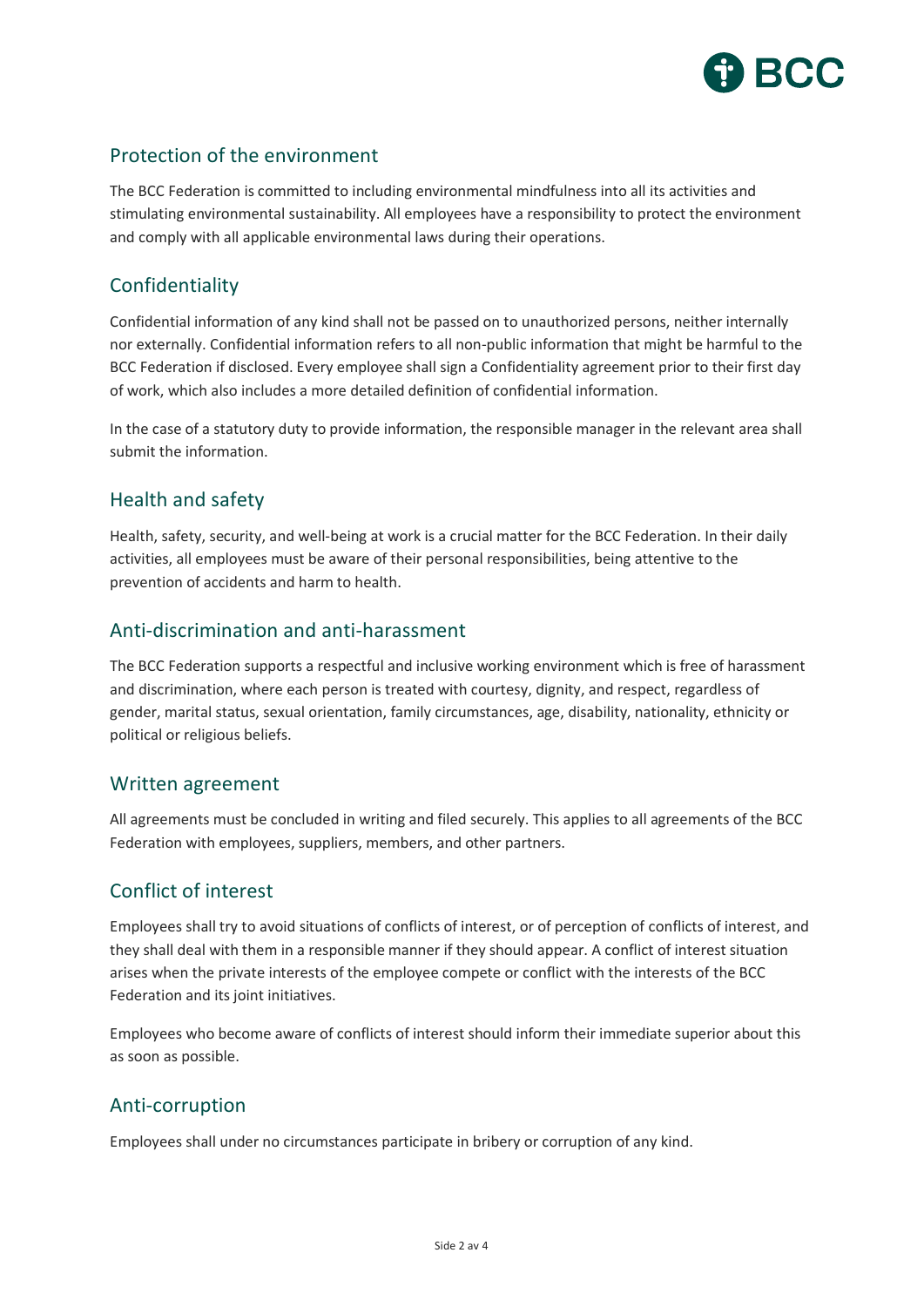

Courtesy gifts can be exchanged provided they have a minimal economic value. They must fit the circumstances and occur exceptionally. Such gifts should be addressed to the recipient's official work address so that it does not give rise to any suspicion that the recipient wants to keep this hidden from his superior. Employees should never demand, offer, accept or provide cash or gifts that are likely to affect a decision, or as a counter-service to a service.

No employee shall receive, offer or seek to obtain benefits for himself or others who may harm the BCC Federation's interests.

## Anti-money laundering

Employees shall under no circumstances participate in any form of money-laundering, and shall do everything in order to prevent such actions.

The term 'money laundering' refers to schemes that are implemented to ensure that profit gained from a criminal act are integrated into the legal economy.

### Narcotics and alcohol

Employees should not work in a state where they are affected by alcohol or drugs.

The BCC Federation does not accept the use of drugs.

In connection with representation or corporate events, moderate consumption of alcohol can be served. This should never be combined with illegal driving or other work that is incompatible with alcohol consumption.

#### Warning

Employees who become acquainted with an illegal act or violation of the principles in our ethical guidelines should notify this to their immediate superior in accordance with warning procedures for the individual organization.

If for any reason it is difficult to notify the organization internally, the BCC Secretariat can be notified directly. Contact can be made using the email address: compliance@bcc.no.

#### Whistleblowing

If the warning process is not possible or effective, employees have the possibility to use the whistleblowing process. Our whistleblowing policy exists to help employees speak up in situations where they suspect dangerous, illegal, harmful, or fraudulent activity is taking place, or when someone is being treated unfairly.

#### Non retaliation

No employee will be discharged, demoted, or otherwise discriminated against as a reprisal for reporting any suspicions or for "whistleblowing."